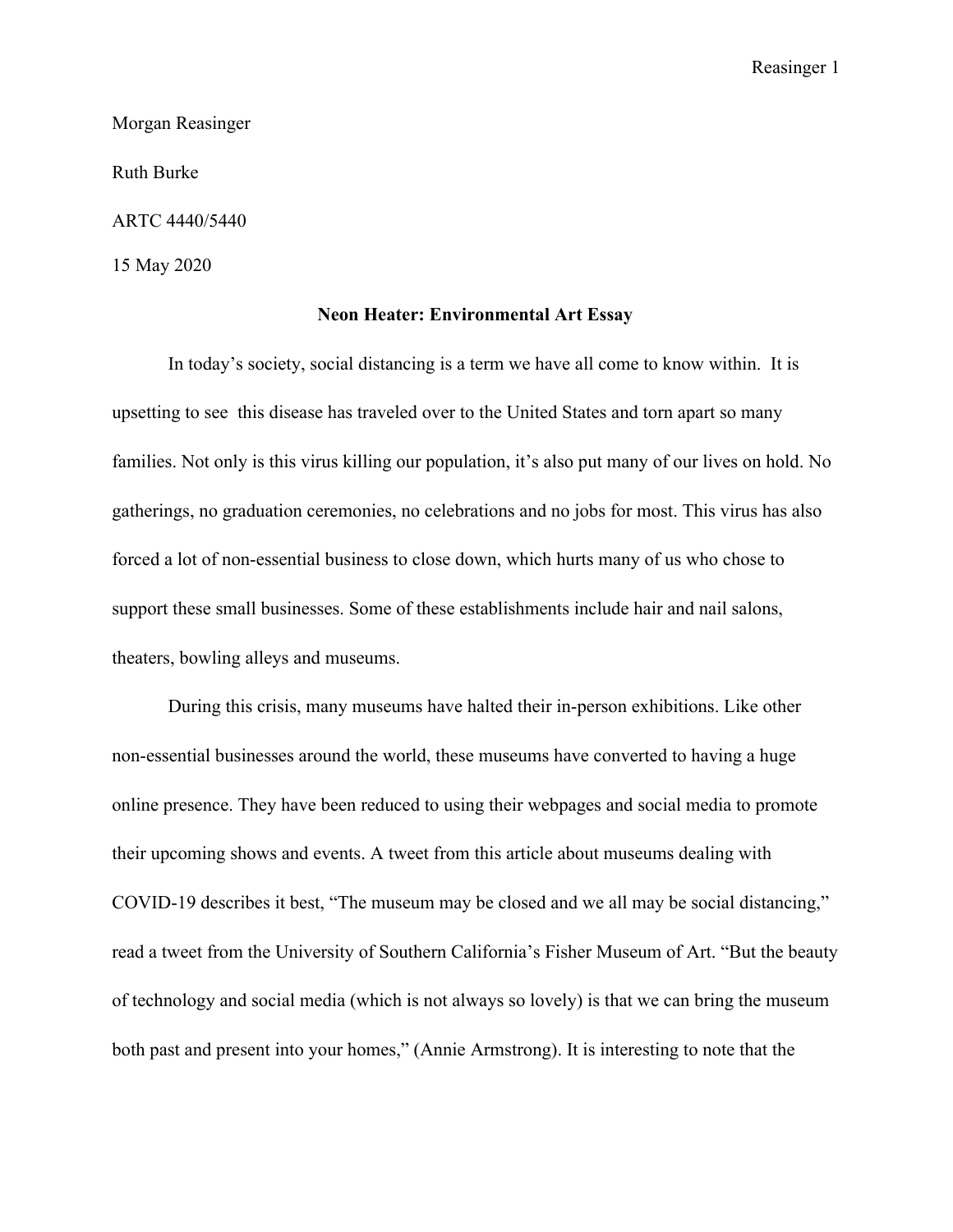Reasinger 2

artists who would have been or are currently in these museums are showing those online how they are pursuing their artistry at home. Many of these artists are choosing to implement a sense of environment in their works; either physically or emotionally attached to it. I feel this is the best form/idea of art that is being shown during this tough time. It provides a feeling of beauty and serenity for those of us living in the chaos of COVID-19.

Environmental art has been around for centuries starting with landscape painting in the 19<sup>th</sup> century. From there we move on to the rise of conceptual art and finally earth art. This art form has taken many representations and used a lot of different natural materials over the years. Many contemporary artists use this theme to portray their own versions of what environmental art is. Artists that are being represented in the Neon Heater Exhibition that have such qualities in their work are Adam Eddy, Kellie Bornhoft, and Ron Lambert.

In Eddy's proposal, he explains this current project is focusing on rendering the Earth after human life has disappeared. How has the climate changed? How does Earth's environment look today? I have included three of his pieces from the proposal into this exhibition. Out of all of his pieces the three that were chosen seem to evoke an essence of environmental interpretation. The color and movement of his pieces makes this connection between the viewer and the environment. Bornhoft's work focuses on fossil fuels and the energy of them. She will include a video along with a man-made bench in front of the screen. She is exploring how humans interact with the ground and how that affects the climate. I feel this video will tie into her installation well and will help the viewer think about how they may be affecting the world